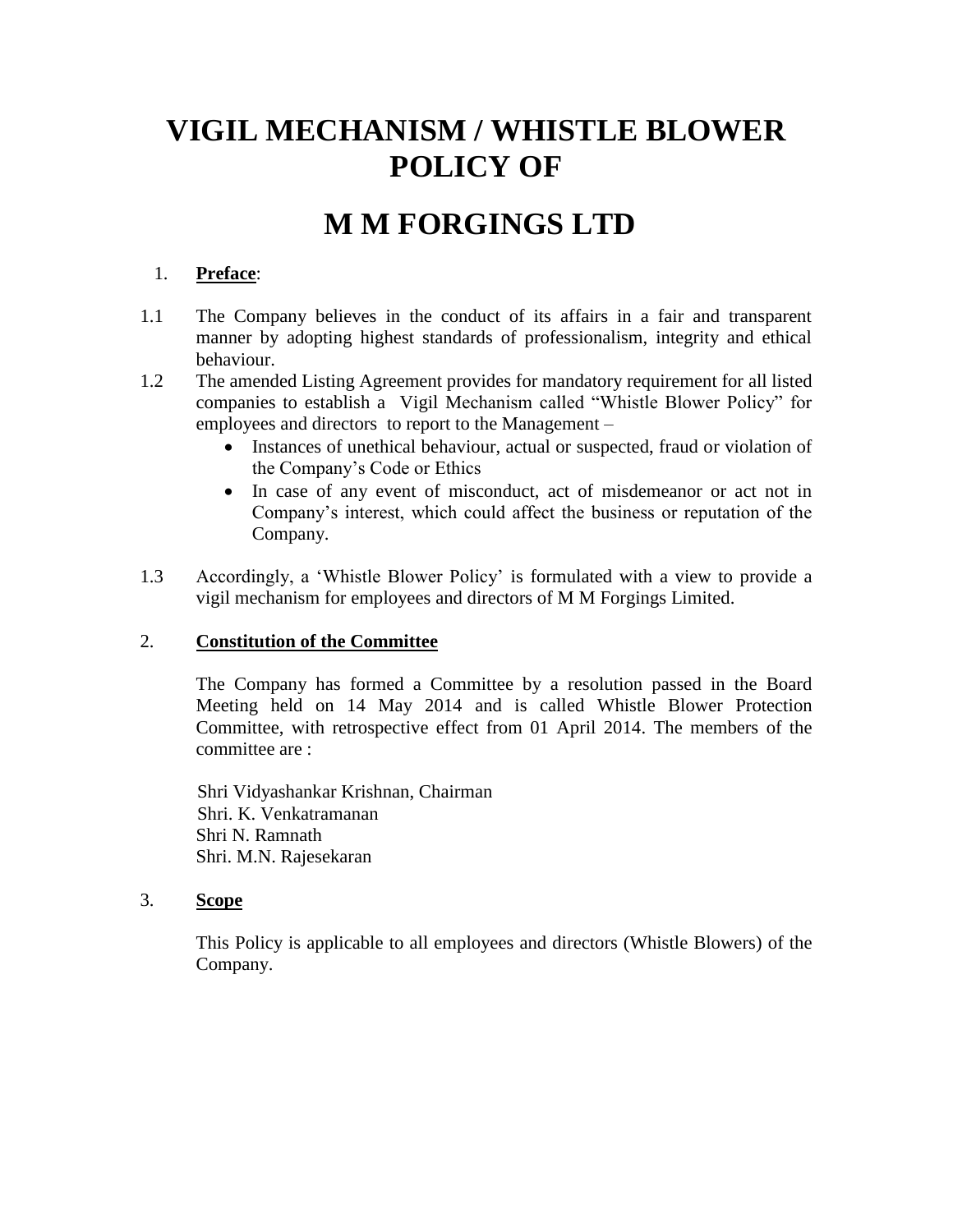## 4. **Coverage of Policy**

The Policy covers malpractices and events which have taken place/ suspected to take place-

- 4.1 Abuse of authority.
- 4.2 Breach of contract
- 4.3 Negligence which causes danger to public health and safety
- 4.4 Manipulation of Company records
- 4.5 Financial irregularities / fraud
- 4.6 Criminal Offence
- 4.7 Pilferation of Confidential information
- 4.8 Deliberately violating law / regulations
- 4.9 Misappropriation of Company's assets / funds
- 4.10 Breach of employee Code of Conduct
- 4.11 Any other unethical event

#### 5. **Quorum**

A quorum shall be two members

#### 6. **Frequency of Meetings**

Meetings shall be held at such times as the Committee deems appropriate, and in any event shall be held not less than twice a year.

#### 7. **Authority**

The Committee is authorised by the Board at the expense of the Company to investigate any matter within its terms of reference. It is authorised to seek any information that it requires from any employee in order to perform its duties and all employees are directed to cooperate with any requests

#### 8. **Nature of disclosure and Protection there from**

• In case an employee feels that he/she has been victimized in employment related matters because of reporting about a violation of the code, he/she can submit a grievance to the concerned Designated Person, giving specific details of the victimization allegedly suffered by him/her. All such grievances will be examined by the aforesaid Whistle Blower Protection Committee. The Committee will meet at regular intervals and examine the grievances on their merits. The Committee will also conduct necessary investigation of the grievances and recommend to the management for such corrective action as it deems fit.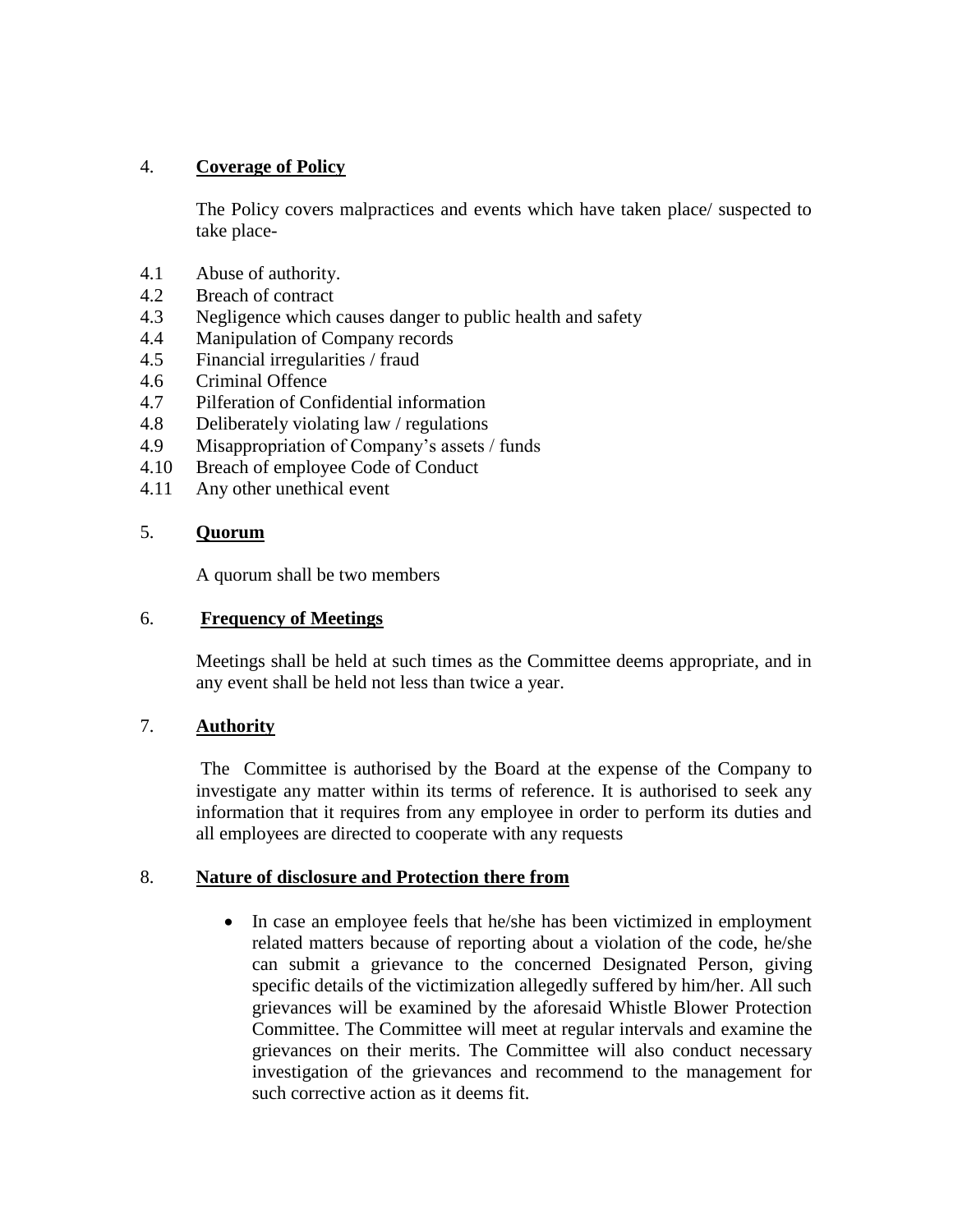While the Management is determined to give appropriate protection to the genuine Whistle Blower, the employees, at the same time are advised to refrain from using this facility for furthering their own personal interest with a *mala fide* intention or to make protected disclosure which are subsequently found to be frivolous, baseless, malicious or reported otherwise than in good faith.

## 9. **Reporting**

A Report with Number of complaints under the Policy and their outcome will be placed before the Audit Committee.

## 10. **Procedure under the Policy:**

- 10.1 A protected disclosure shall be forwarded, when there is reasonable evidence to conclude that a violation is possible or has taken place, with a covering letter, which shall bear the identity of the whistleblower.
- 10.2 'Procted Disclosure ' means a Report in writing so as to ensure clear understanding of the issues raised and should either be typed or written legibly in English or in Tamil.
- 10.3 Protected Disclosure should be reported either through email or in writing to the Designated Person and only in writing to the Chairman of the Audit Committee.
- 10.4 The contact details of the Designated Person: Name : Shri Vidyashankar Krishnan, CEO Email Id: [mdo@mmforgings.com](mailto:mdo@mmforgings.com) Mailing address: 'SVK Towers', No. 25, Thiru Vi Ka Industrial Estate, 9<sup>th</sup> Floor, Guindy, Chennai -600032
- 10.5 Matter will be investigated
- 10.6 A written Report of the findings should be reported to the Committee.
- 10.7 The Committee shall take measures on the basis of the Report.
- 10.8 The decision of the Committee shall be final.
- 10.9 The decision shall be placed in the Audit Committee meeting.

## 11. **Equal opportunities**

Employees of the company shall be treated in a work environment free of all forms of harassment, whether physical, verbal or psychological. Employee policies and practices shall be administered in a manner consistent with applicable laws and other provisions of this Code, respect for the right to privacy and the right to be heard, and that in all matters equal opportunity is provided to those eligible and decisions are based on merit.

## 12. **Ethical conduct**

 Every employee, shall exhibit culturally appropriate behaviour in the countries they operate in, and deal on behalf of the company with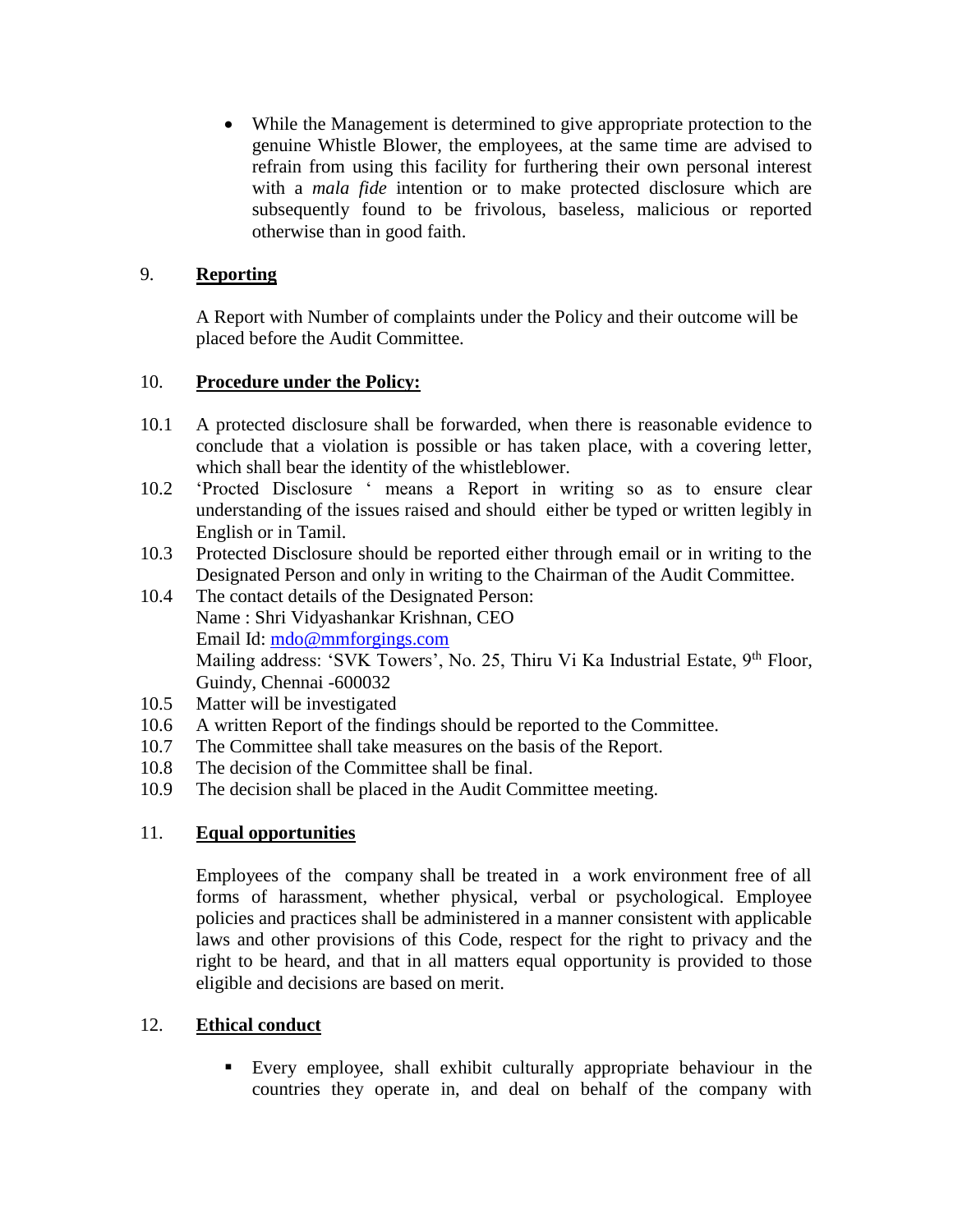professionalism, honesty and integrity, while conforming to high moral and ethical standards. Such conduct shall be fair and transparent and be perceived to be so by third parties.

- Every employee shall preserve the human rights of every individual and the community, and shall strive to honour commitments.
- Every employee and directors shall be responsible for the implementation of and compliance with the Code in his / her environment. Failure to adhere to the Code could attract severe consequences, including termination of employment.

## 13. **Regulatory compliance**

- Employees of the company, shall comply with all applicable laws and regulations, in letter and spirit, in all the territories in which they operate.
- Directors of the company shall comply with applicable laws and regulations of all the relevant regulatory and other authorities. As good governance practice they shall safeguard the confidentiality of all information received by them by virtue of their position.

## 14. **Concurrent employment**

Consistent with applicable laws, an employee shall not, without a written approval of the company, accept employment or a position of responsibility (such as a consultant or a director) with any other company, nor provide freelance services to anyone, with or without remuneration. Any such employment can be done only with the prior approval from the Management.

## 15. **Conflict of Interest**

An employee or director of the company shall always act in the interest of the company, and ensure that any business or personal association which he / she may have, shall not involve a conflict of interest with the operations of the company.

#### 16. **Securities transactions and confidential information**

- An employee of the Company and / or his / her immediate family shall not derive any benefit or counsel, or assist others to derive any benefit, from access to and possession of information about the company that is not in the public domain and, thus, constitutes unpublished, price-sensitive insider information.
- An employee of the Company shall not use or proliferate information that is not available to the investing public, and which therefore constitutes insider information, for making or giving advice on investment decisions about the securities of the Company.